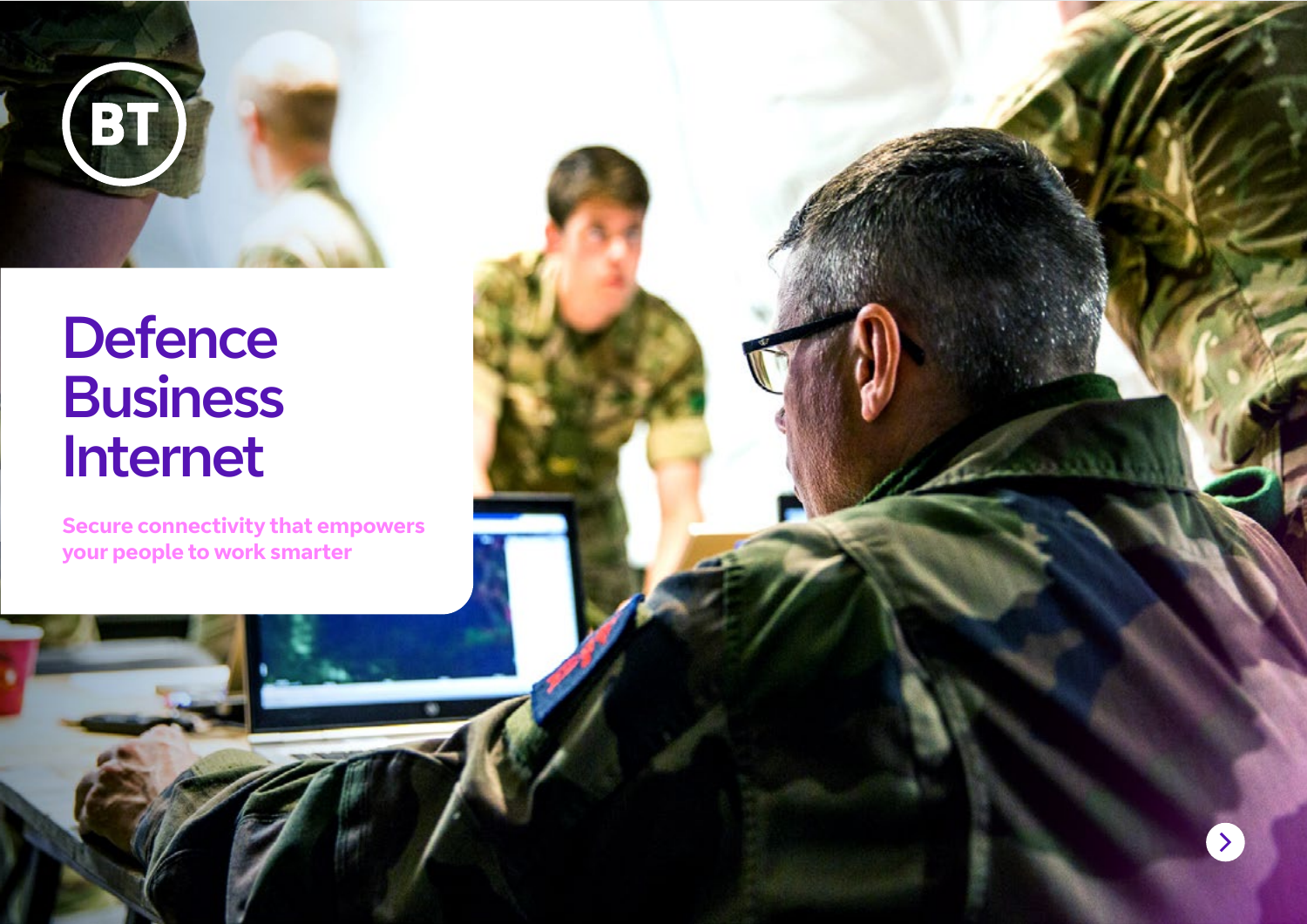## **Advance** towards digital transformation

#### **Make sure your personnel are always informed and able to act fast**

The threats we're facing as a country have become more complex. At the same time, spending on defence in the UK has come under immense pressure. To maintain a military advantage, you need the right technology.

We created the Defence Business Internet (DBI) with the military in mind. This wi-fi solution lets personnel access and share information instantly. So they can make smarter decisions, wherever they are. And work better together, securely.

Digital solutions also offer an innovative way for personnel to learn new skills. So they can contribute more to their team as well as unlock new career opportunities. While staying in touch with friends and family boosts an individual's mental health and the wider team's morale. Helping the Armed Forces recruit and keep the best talent.

While you can rely on our managed support to keep you up and running 24/7. So you can save time and money, power up productivity and gain operational advantage.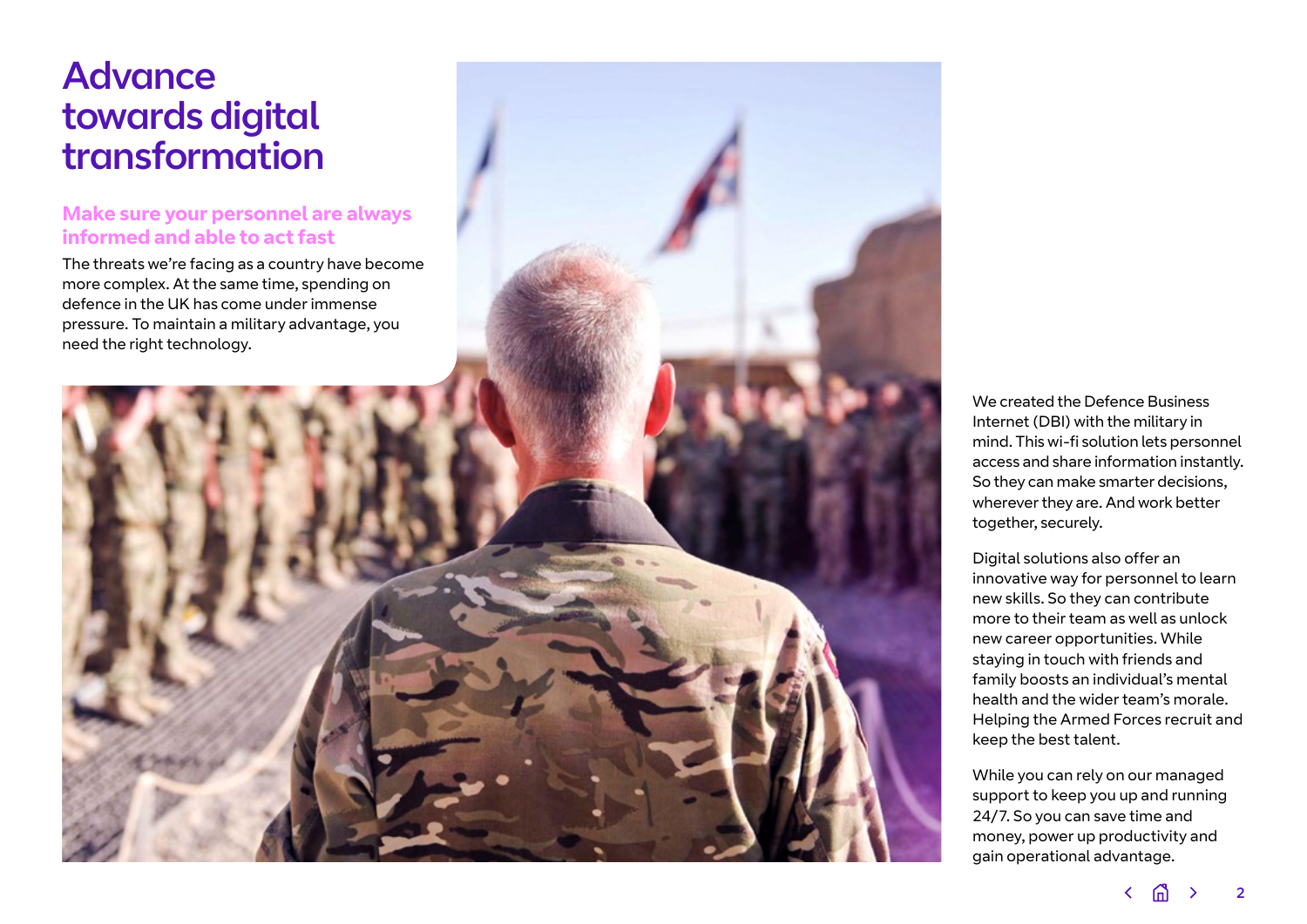

## Connect securely with Defence Business Internet

### **Get more done, whether on-site or on the move with secure internet**

DBI provides dedicated wi-fi for military bases. Designed for the UK Armed Forces, it offers a highspeed connection for 70,000 personnel across over 130 sites. They can also access the MOD Defence Gateway at over five million BT Wi-Fi hotspots. So they get more done on the go, while staying secure.

> We manage the whole network, so you don't have to. Our firewall stops personnel from accessing inappropriate content and blocks cyber threats. Our engineers also track the network, fixing faults before they become a problem.

We can oversee the entire installation, making sure your bespoke solution arrives on time and in budget. It's easy to add more rooms and buildings to DBI. And we can use mesh networking to connect even hard to reach places on-site.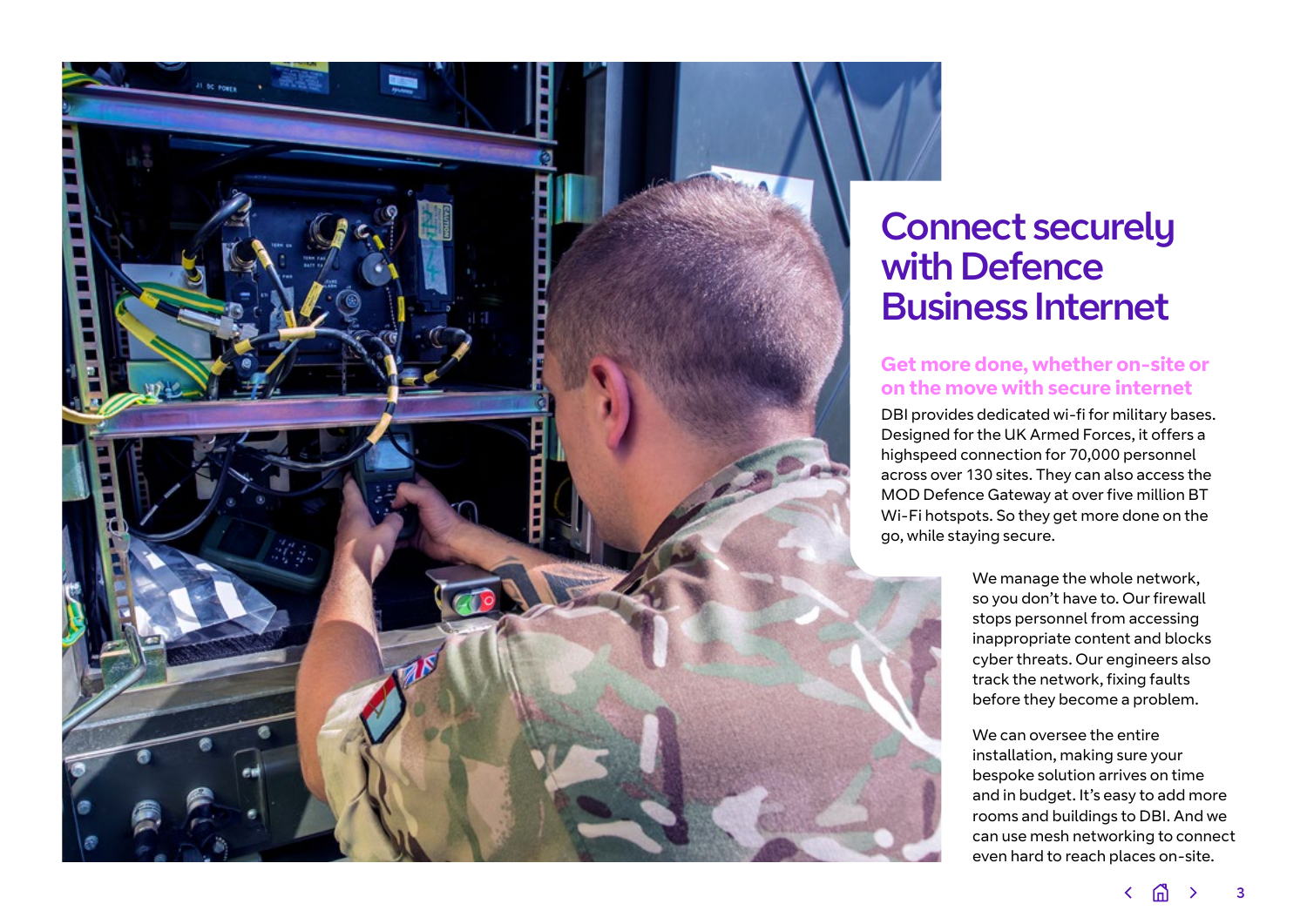#### **How DBI keeps your people connected**

#### **Get outstanding reliability**

A dedicated leased line means you can on always count on equally fast upload and download speeds up to 10Gb. So you can send huge files and multiple apps without slowing down.

#### **A single secure login**

Easy access with single sign-on from any site or device. Backed up with identity management and central authentication for added security.

#### **Access critical applications**

Personnel can securely connect to the Defence Gateway to book travel, submit expenses and more. Which helps save time and money.

#### **Block inappropriate online activity**

The DBI firewall blocks online content that breaches the JSP740 acceptable use policy. It also provides intrusion detection and malware prevention.

#### **Proactive network management**

Our Network Operations Centre team identify any broken or intermittent connections so that DBI always runs smoothly.

**Get the latest performance insights** We can help you understand internet usage with in-depth analytics. And get reports on bandwidth utilisation, application usage, threat data and more.

#### **Complete project management**

We oversee everything: from configuration and testing to installation and support. Our dedicated team will make sure it's delivered on time and within budget. And compliant with JSP440, JSP480 and JSP604 standards.

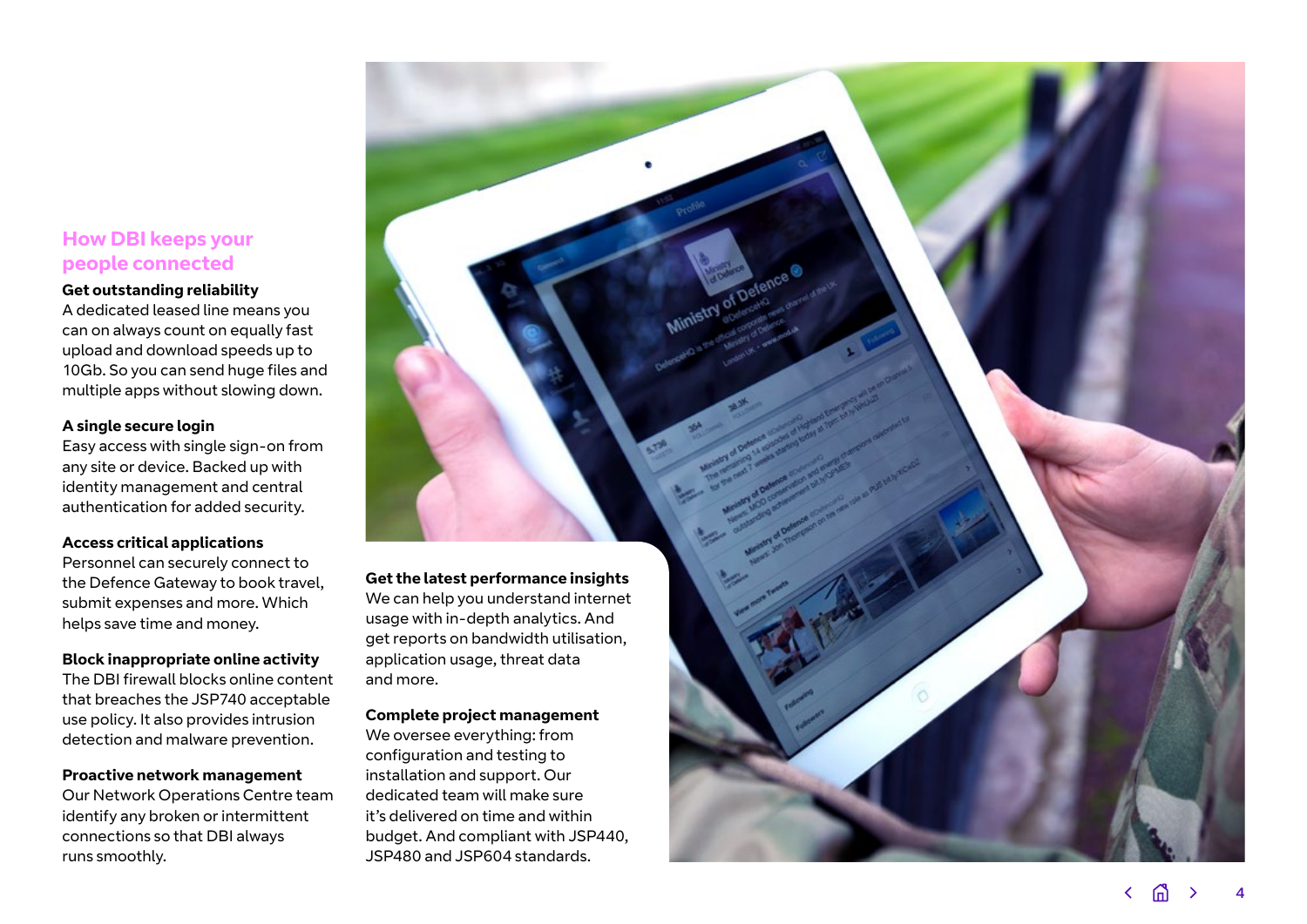

## Embrace the future of defence

Once you have the right connectivity in place, you can build a smarter digital base with these solutions

## **Communicate better with Digital Signage Solutions**

Rather than broadcast a single message, smart signage lets you tailor what you say for different audiences and different devices. You can also stream social feeds and current news. Or use interactive screens as temporary or permanent information points. However you use it, you centrally control the whole system. So you can be sure the right people get the right information – when they need it.

### **Respond to threats faster with Surveillance Solutions**

We know keeping safe is your number one priority. And having eyes and ears everywhere can help. Smarter digital surveillance helps protect your personnel, providing real-time video that can be analysed to spot trends and predict behaviours. From design and installation to management and maintenance, we specialise in endto-end solutions. And we can provide a range of cameras, from static CCTV to highly portable HD cameras.

#### **Stay in control with Managed Print Solutions**

Even in this digital age, people still rely on physical documents to work. With our Managed Print Solutions, you can control all the printers across a base. You can manage all your printers across a base. So you identify faults more easily, make sure personnel print on the right device and order low supplies before they run out. While our 24/7 support is also available to help. Making printing more efficient and keeping sensitive information secure.

## **Safeguard your skies with Counter Drone Solutions**

With rogue drone attacks on the rise, threats from the air have never been greater. Early detection is the best line of defence. Our multi-sensor technology helps you determine if a drone is a danger, and pinpoint it before its location. Our solution will monitor your strategic sites and send you early warnings. Where lawful, we can also provide active countermeasures.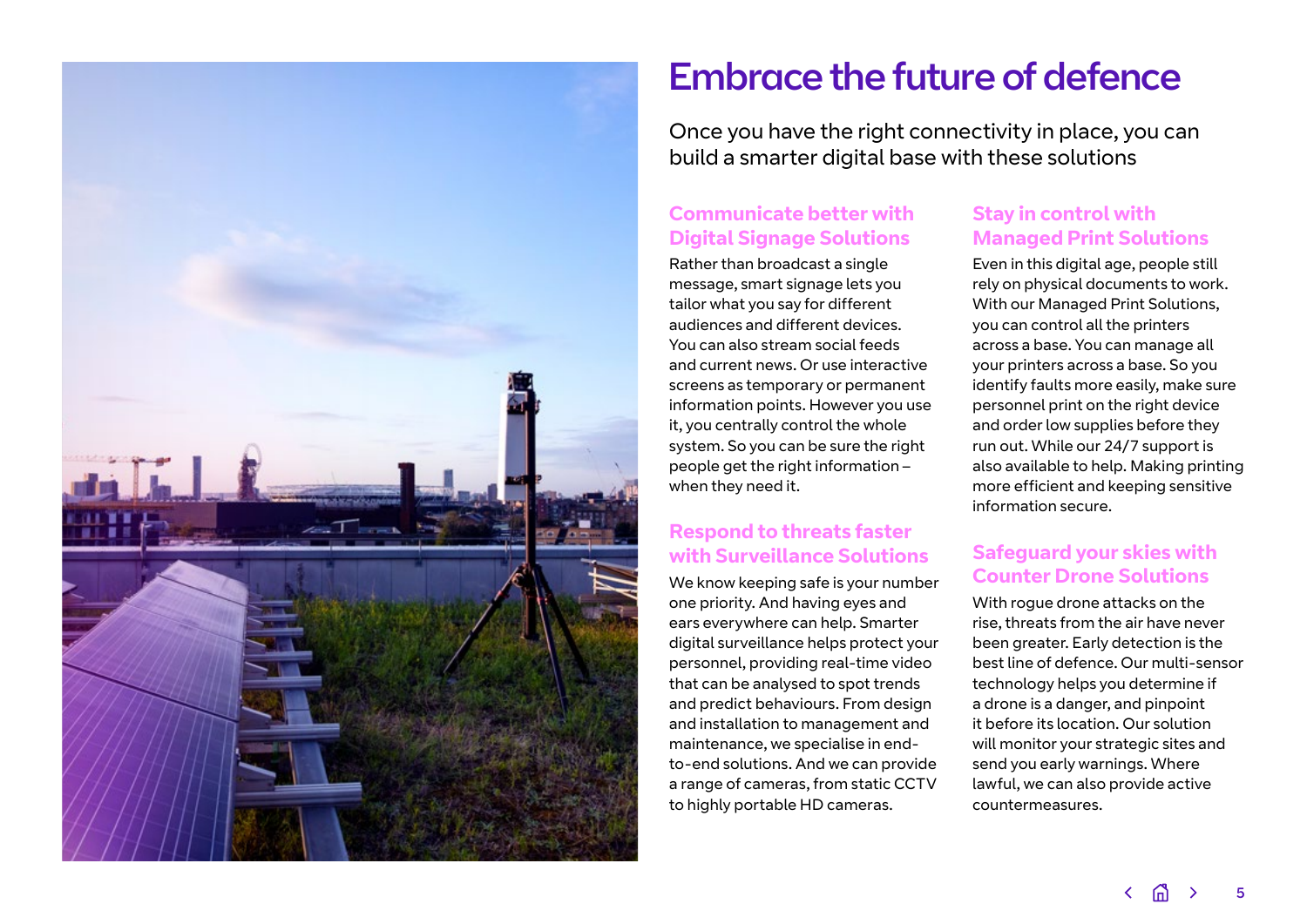## Bringing it all together

We're dedicated to better connecting the Armed Forces. Across the UK and beyond. We can help your people work securely – anywhere, at any time. And get them the information they need, when they need it.

understand your challenges and goals. Then design a solution tailored to your needs, with all the features you need. And our technology is flexible and scalable, so we can add extra rooms or

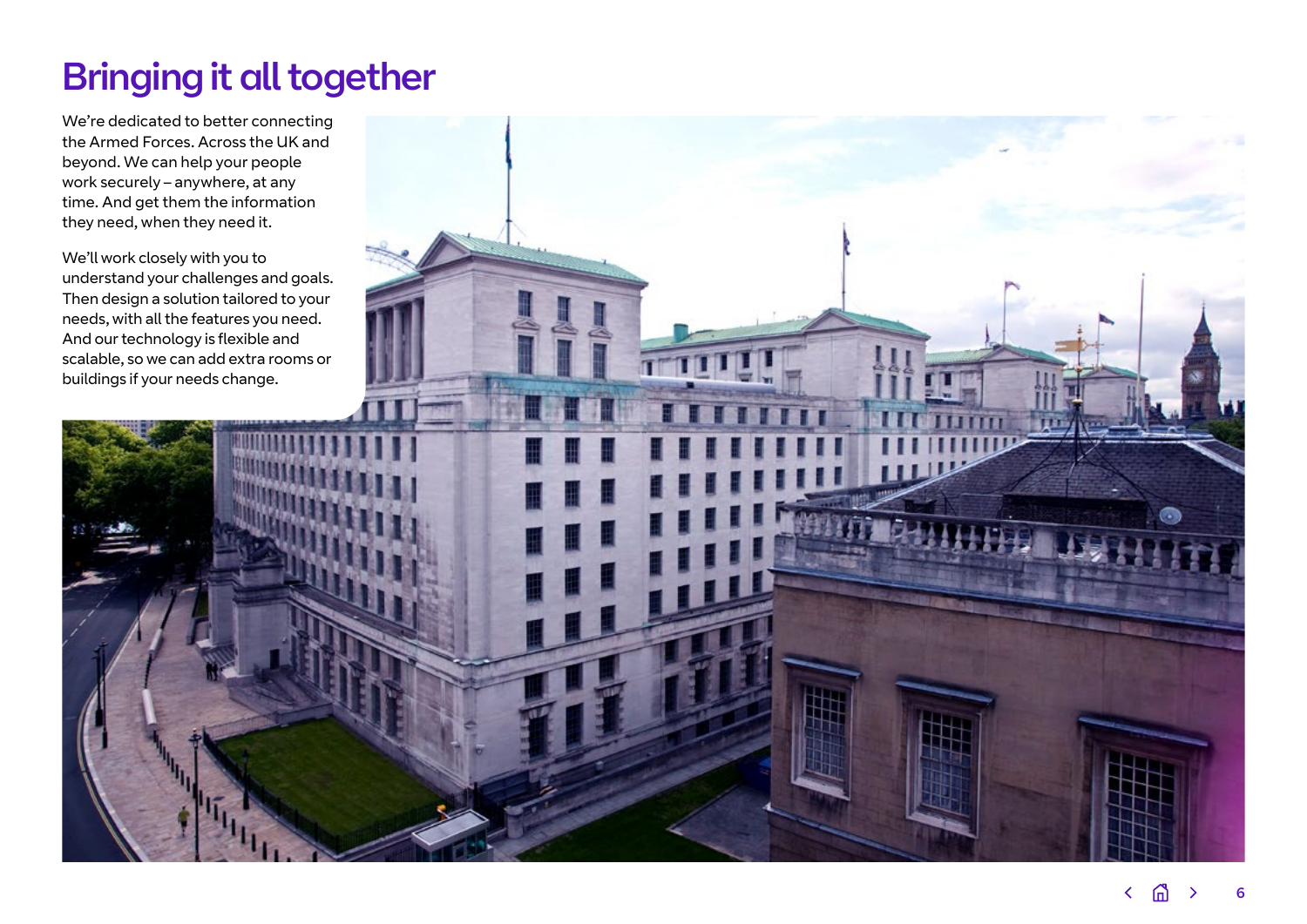## Why BT

#### **You'll be working with experts**

We have the people and the knowhow to offer the best advice, service and support. And because we have a broad portfolio and market-leading partners, you can get all the services you need from one place.

#### **We understand security**

We've over 2,500 security experts working for us, running operations in 180 countries. Plus we employ 2,000 ex-military personnel. We help defend against 1.4 million cyberattacks each year. And we're the first communications provider to sign a data exchange agreement with INTERPOL to help tackle cybercrime.

### **A commitment that we'll never stand still**

To help you stay on the front line of innovation, we've invested £2.8bn in R&D over the last five years. We're also building the infrastructure of the future, today. With 5G in more places and the UK's largest fibre broadband network.



### **We're a trusted partner in the public sector**

We don't just provide DBI to over 130 military sites. Over 1,800 UK public sector customers trust us to give them the fast, secure and reliable networks they need. Our presence on national and local governmentprocurement frameworks also means we're easy to work with.

### **We've done it all before**

Providing joined-up services takes years of experience. It also takes some inspired, innovative thinking. With so many different services operating at once, keeping your base running smoothly is no mean feat. But we've done it before. So we're the perfect partner to help you achieve your smarter digital future.